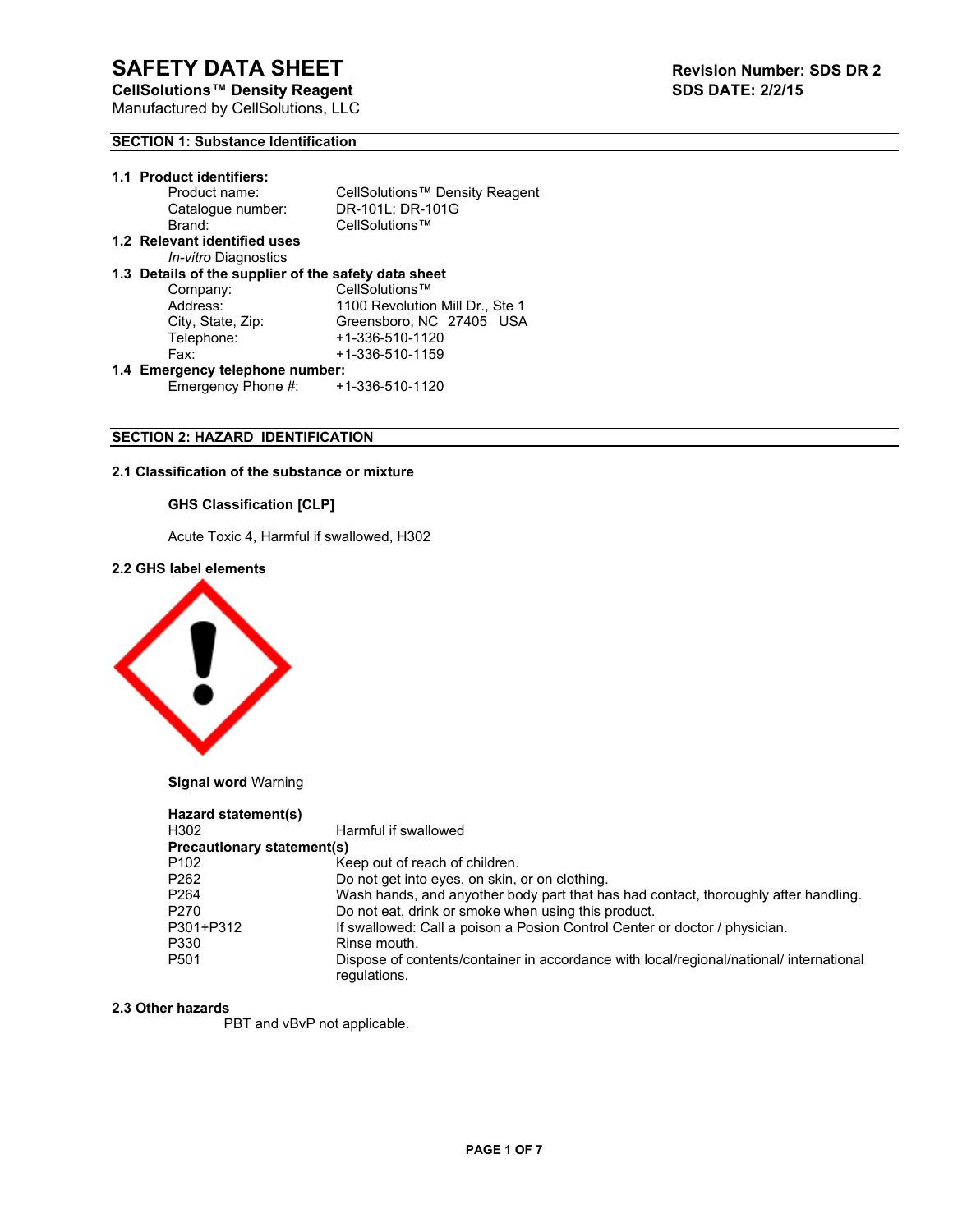# **SECTION 3: Composition**

# **3.2 Mixtures**

# **Dangerous components**

|                     | <b>Component</b> | <b>Classification [CLP]</b> | $%$ WT |  |
|---------------------|------------------|-----------------------------|--------|--|
| CAS-No.: 26628-22-8 | Sodium Azide     | H300 + H310, Fatal if       | 0.1%   |  |
| EC-No.: 247-852-1   |                  | swallowed or in             |        |  |
|                     |                  | contact with skin           |        |  |
|                     |                  | H410, Very toxic to         |        |  |
|                     |                  | aquatic life with long      |        |  |
|                     |                  | lasting effects             |        |  |

# **SECTION 4: First-aid Measures**

**4.1 Description of first aid measures**

| <b>GENERAL ADVICE:</b>                                         | Consult a physician. Show this SDS to physician.                                                                                                  |  |
|----------------------------------------------------------------|---------------------------------------------------------------------------------------------------------------------------------------------------|--|
| <b>INHALATION:</b>                                             | Remove to fresh air and rest.<br>If recovery is not rapid call for prompt medical attention.<br>Show this safety data sheet to medical personnel. |  |
| EYES:                                                          | Irrigate with water for at least 15 minutes.<br>Take care not to wash chemical from one eye to another.<br>Get prompt medical attention.          |  |
| SKIN:                                                          | Remove contaminated clothing.<br>Wash with soap/cleanser and rinse with plenty of water.<br>If irritation persists, obtain medical attention.     |  |
| <b>INGESTION:</b>                                              | Do not induce vomiting.<br>Rinse mouth with water.<br>Seek medical attention immediately.                                                         |  |
| 4.2 Most important symptoms and effect, both acute and delayed |                                                                                                                                                   |  |

No further relevant information available.

**4.3 Indication of any immediate medical attention and special treatment needed** No further relevant information available.

# **SECTION 5: Fire-fighting Measures**

# **5.1 Extinguishing media**

| <b>Suitable Extingusihers:</b> | Alcohol resistant foam<br>Dry powder<br>Carbon dioxide<br>Water spray / fog |
|--------------------------------|-----------------------------------------------------------------------------|
| Unsuitable exinguishers:       | Direct water jets                                                           |

**5.2 Special hazards arising from the mixture** 

No further relevant information available.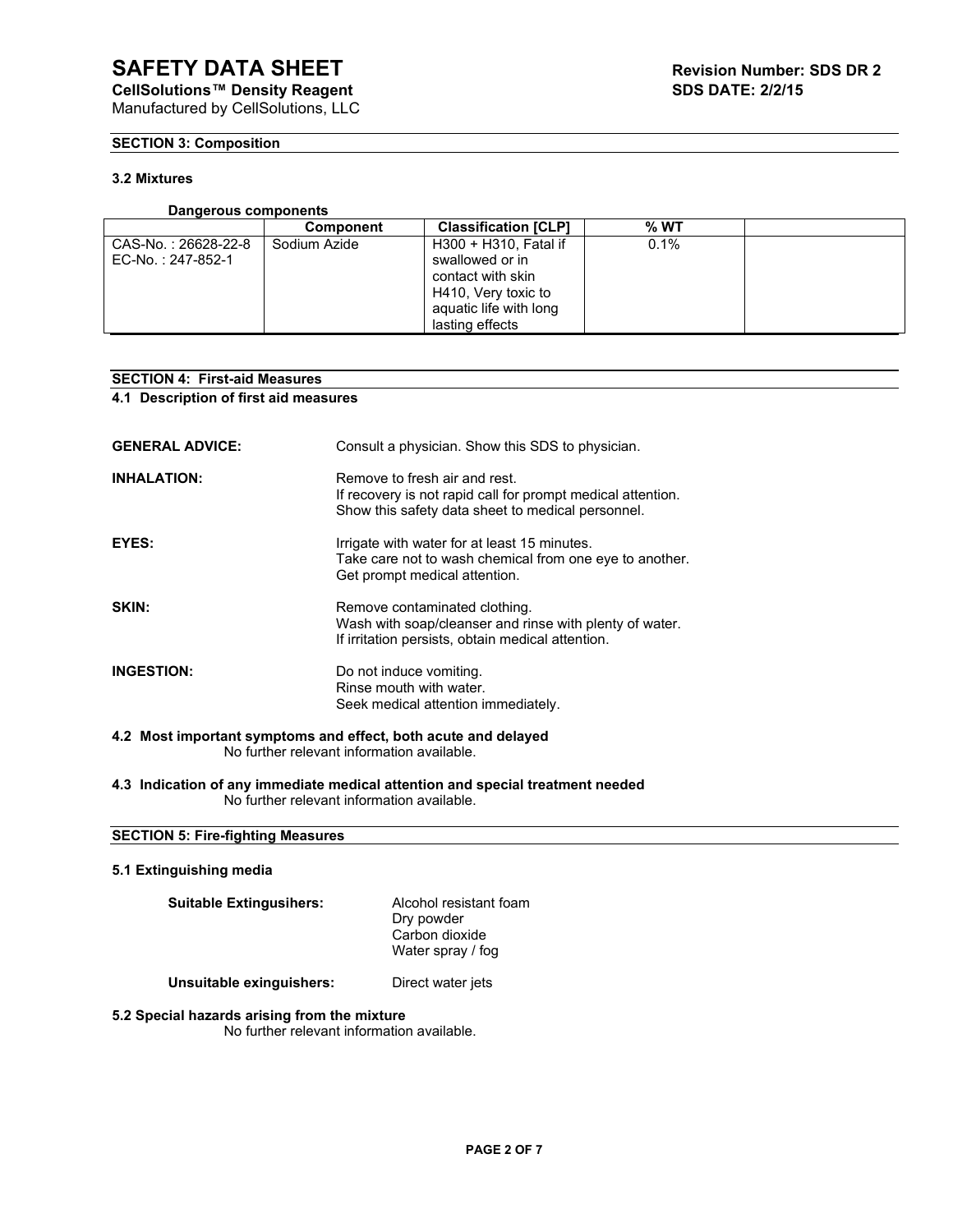**CellSolutions™ Density Reagent** 

# **5.3 Advice for firefighters**

Do not breathe decomposition products and fumes. Use approved self-contained breathing apparatus. Wear fire retardant clothing. Use water spray to cool containers. Danger of flashback exists. Prevent runoff from fire control from entering waterways.

# **SECTION 6: Accidental Release Measures**

# **6.1 Personal precautions, protective equipment and emergency procedures**

Wear protective equipment (Gloves – polyethylene, nitrile or rubber gloves. Eye protection – use goggles or safety glasses)

Use an appropriate respiratory device for large spills and in confined spaces.

Mark area and warn personnel.

See section 5 for fire fighting measures.

See section 7 for additional information on handling.

See section 8 for additional information on personal protection equipment.

# **6.2 Environmental precautions**

Contain spills if safe to do so. Discharge into the environment must be avoided. Do not allow product to enter waterways.

# **6.3 Methods and materials for containment and cleaning up**

Ensure adequate ventilation. Contain spills. Absorb with a liquid-binding (sand or absorbant granule) or absorbing material and place in a container for disposal according to section 13 and local regulations.

# **SECTION 7: Handling and Storage**

# **7.1 Precautions for safe handling**

# **Protective measures**

Ensure adequate ventilation. Avoid inhalation of vapour. Avoid eye and skin contact. Wear appropriate protective equipment. Polyethylene, Nitrile, or rubber gloves Protective clothing Eye protection such as goggles or safety glasses Keep out of reach of children.

# **7.2 Conditions for safe storage**

Store in a cool, dry, well vetilated area at temperatures between 2°C - 30°C. Store away from oxidizing agents. Store away from metals. Store in tightly closed containers. Keep out of reach of children.

# **7.3 Specific end use(s)**

None other then the use mentioned in section 1.2.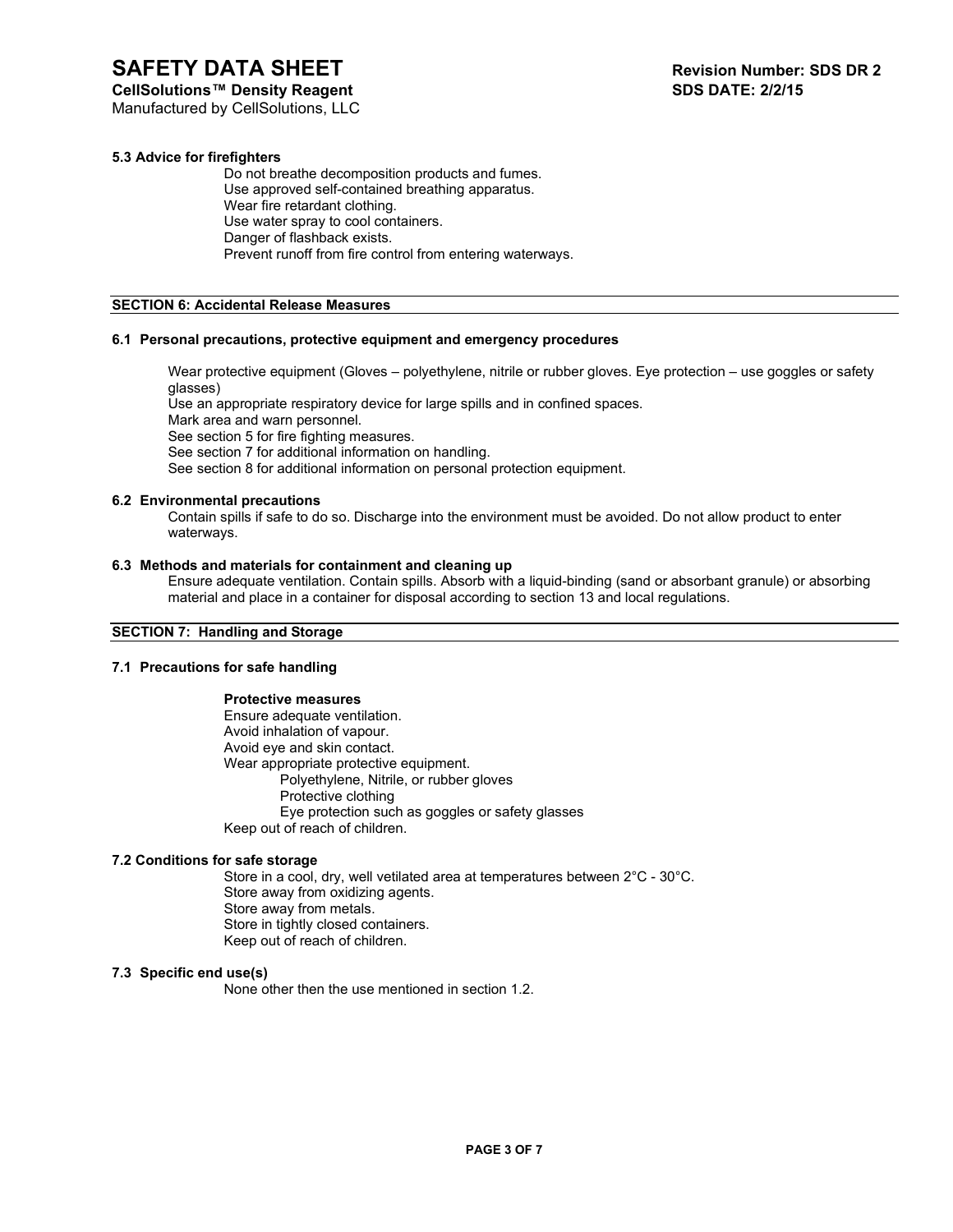## **SECTION 8: Exposure Controls/Personal Protection**

# **8.1 Control parameters**

| <b>Component</b> | <b>CAS No.</b> |      | <b>Control parameter</b> | <b>Basis</b>     |
|------------------|----------------|------|--------------------------|------------------|
| Sodium Azide     | 26628-22-8     | Skin | 0.3<br>∍ma/mª            | NIOSH (listed as |
|                  |                |      |                          | NaN <sub>3</sub> |

# **8.2 Exposure controls**

### **Personal protective equipment**

Polythene, nitrile or rubber gloves. Wash hands after use. Wash area(s) immediately if mixture comes into contact with skin.

Suitable overalls, apron, or lab coat. Remove any contaminated clothing immediately. Goggles or safety glasses.

## **Environmental control**

Store containers with lid closed. Contain spill and prevent further spillage if safe to do so. Keep away from foodstuffs, beverages and feed. Keep out of waterways.

## **SECTION 9: Physical and Chemical Properties**

| <b>APPEARANCE</b>                                 | : Clear, colorless liquid |
|---------------------------------------------------|---------------------------|
| <b>ODOR</b>                                       | : No data available       |
| рH                                                | : 7.0                     |
| <b>BOILING POINT / RANGE</b>                      | : No data available       |
| <b>FLASH POINT</b>                                | : >100°C                  |
| <b>FLAMMABILITY</b>                               | : Non-flammable           |
| <b>AUTOFLAMMABILITY</b>                           | : No data available       |
| <b>EXPLOSIVE PROPERTIES</b>                       | : No data available       |
| <b>OXIDISING PROPERTIES</b>                       | : No data available       |
| <b>VAPOUR PRESSURE</b>                            | : No data available       |
| <b>RELATIVE DENSITY</b>                           | : 1.024 g/cm <sup>3</sup> |
| <b>SOLUBILITY</b>                                 | : Miscible in water       |
| <b>VAPOUR DENTSITY</b>                            | : No data available       |
| <b>VISCOSITY</b>                                  | : No data available       |
| <b>EVAPORATION RATE (Bu Ac = 1): Non-volatile</b> |                           |

## **SECTION 10: Stability and Reactivity**

# **10.1 Reactivity**

No data available

### **10.2 Chemical stability**

Stable at normal temperatures (2°C - 30°C).

## **10.3 Possibility of hazardous reactions**

No dangerous reactions known.

# **10.4 Conditions to avoid**

Conditions to avoid: high temperature, sources of ignition & direct sunlight.

### **10.5 Incompatible materials**

Materials to avoid: oxidizing agents, acidic materials, metals.

# **10.6 Hazardous decomposition products**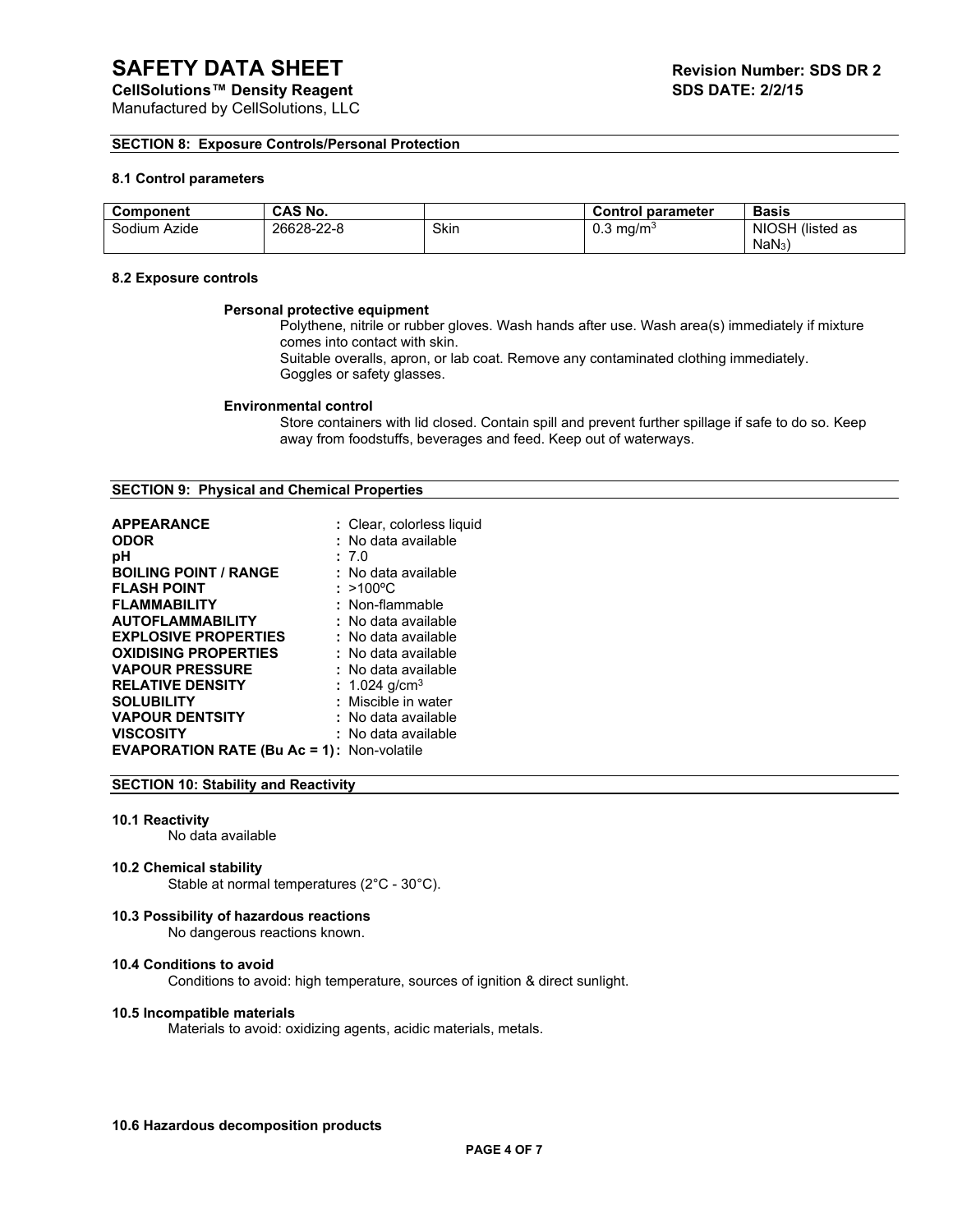## **CellSolutions™ Density Reagent**

Manufactured by CellSolutions, LLC

No hazardous decomposition products when stored and handled correctly.

## **SECTION 11: Toxicological Information**

## **11.1 Information on toxicological effects**

### **Acute toxicity**

### **LD/LC50 (Lethal Dose, 50 percent) values:**

| Component       | AS No.              |             | Value                             |
|-----------------|---------------------|-------------|-----------------------------------|
| Azıde<br>sodiur | 26628<br>$\sim$<br> | LD50<br>Ora | $\sim$ $-$<br>(rat<br>1/kr<br>. . |

# **Acute effects**

Routes of exposure: skin absorption and ingestion Ingestion: No data available. Eyes: No data available. Skin: Irritation. No data available. Inhalation: No data available.

### **Chronic effects**

Chronic effects: May cause kidney and liver damage

## **Carcingenic categories**

None known.

# Seek Medical attention.

# **SECTION 12: Ecological Information**

### **12.1 Toxicity**

Harmful to aquatic life with long lasting effects.

### **12.2 Persistance and degradability** No data available

# **12.3 Bioccumulative potential**

No data available

# **12.4 Mobility in soil**

No data available

# **12.5 Results of PBT and vPvB assessment**

Not applicable.

# **12.6 Other adverse effects**

An environmental hazard can't be excluded due to unprofessional handling or disposal.

### **SECTION 13: Disposal Considerations**

# **13.1 Disposal considerations**

## **Product**

Do not discharge into drains or watercourses. Dispose through properly licensed contractors. Dispose of in accordance with 40 CFR 261.3, state and local requirements.

# **Soiled Packaging**

Dispose of according to local regulations

# **SECTION 14: Transport Information**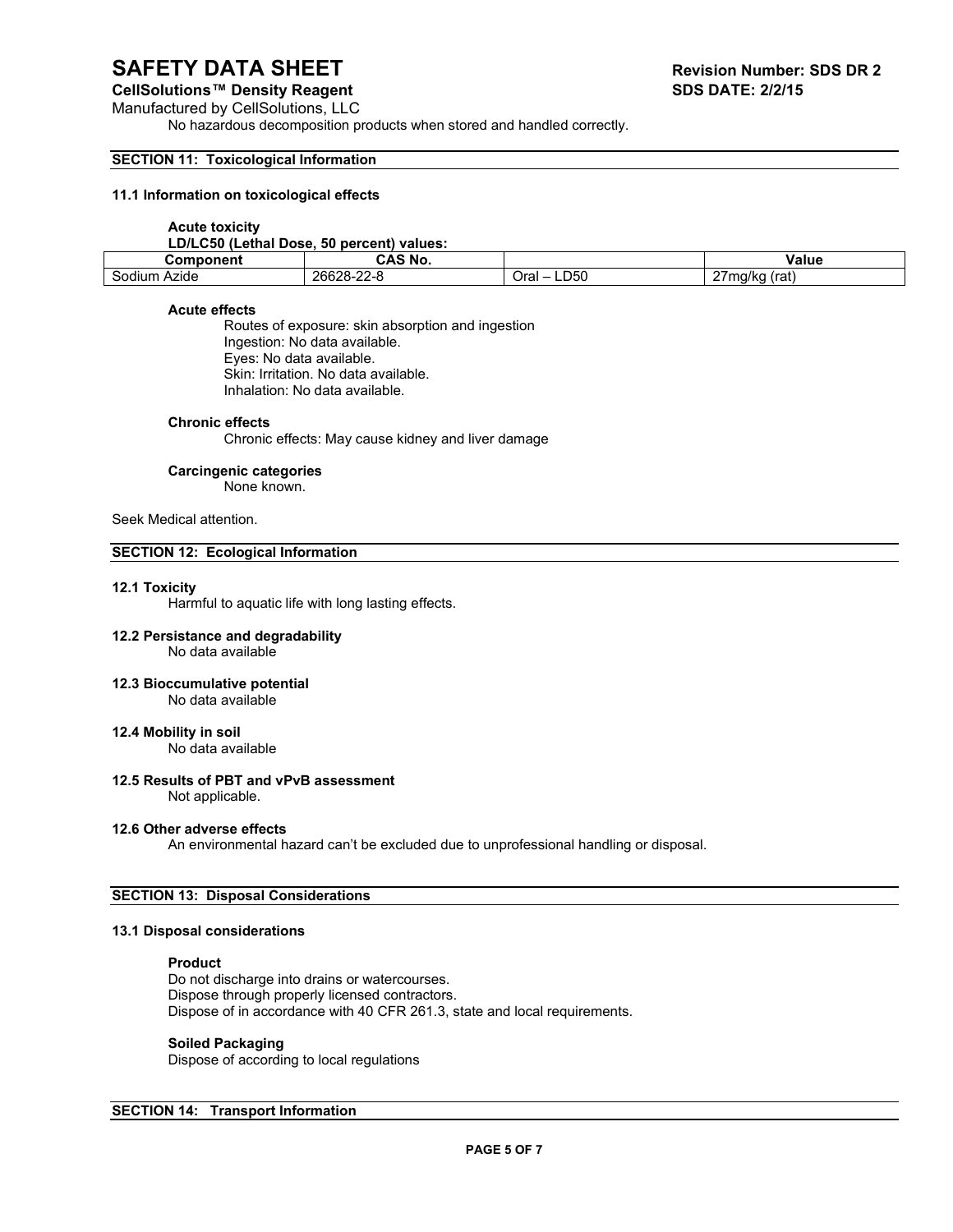**CellSolutions™ Density Reagent** Manufactured by CellSolutions, LLC **14.1 UN number** N/A **14.2 UN proper shipping name** N/A

**14.3 Transport hazard classes**

### N/A **14.4 Packaging group**

# N/A

**14.5 Environmental hazards**

N/A

Not classified as hazardous for transport.

# **SECTION 15: Regulatory Information**

# **15.1 Safety, health and environmental regulations/legislation specific for mixture**

SARA 302 Components 26628-22-8 Sodium Azide

# **OTHER REGULATIONS**

Health and Safety at Work etc. Act 1974 Control of Substances Hazardous to Health Regulations 1994 Environmental Protection Act 1990

## **15.2 Chemical safety assessment**

No chemical safety assessment has been carried out for this mixture by the supplier.

# **HAZARD & PRECAUTION STATEMENTS**

| H302             | Harmful if swallowed                                                                                    |
|------------------|---------------------------------------------------------------------------------------------------------|
| P <sub>102</sub> | Keep out of reach of children.                                                                          |
| P <sub>262</sub> | Do not get into eyes, on skin, or on clothing.                                                          |
| P <sub>264</sub> | Wash hands, and anyother body part that has had contact, thoroughly after handling.                     |
| P <sub>270</sub> | Do not eat, drink or smoke when using this product.                                                     |
| P301+P312        | If swallowed: Call a poison a Posion Control Center or doctor / physician.                              |
| P330             | Rinse mouth.                                                                                            |
| P <sub>501</sub> | Dispose of contents/container in accordance with local/regional/national/ international<br>regulations. |

# **SECTION 16: Other Information**

**The information contained in this Safety Data Sheet is accurate to the best of our knowledge. It does not represent any guarantee of the properties of the product. All materials may present unknown hazards and should be used and handled with caution. Niether CellSolutions or its affiliates assumes any liabilities whatsoever for the accuracy or completeness of the informations contained within and shall not be held liable for any damage resulting from handling or from contact with the above product.** 

### **Abreviations:**

IATA: International Air Transport Association

ICAO: International Civil Aviation Organization

IMO: International Maritime Organization

ADR: Accord europeen sur le transport de merchandises dangereuses par Route (European Agreement concerning the International Carriage of Dangerous Goods by Road)

RID: Reglement international concernant le transport des merchandises dangereuses par chemin de fer (Regulations Conerning the International Transport of Dangerous Goods by Rail)

TWA: Time Weighted Avgerage

OSHA: Occupation Safety and Health Administration

NIOSH: National Institute for Occupational Safety and Health

LD50: Lethal dose, 50 percent